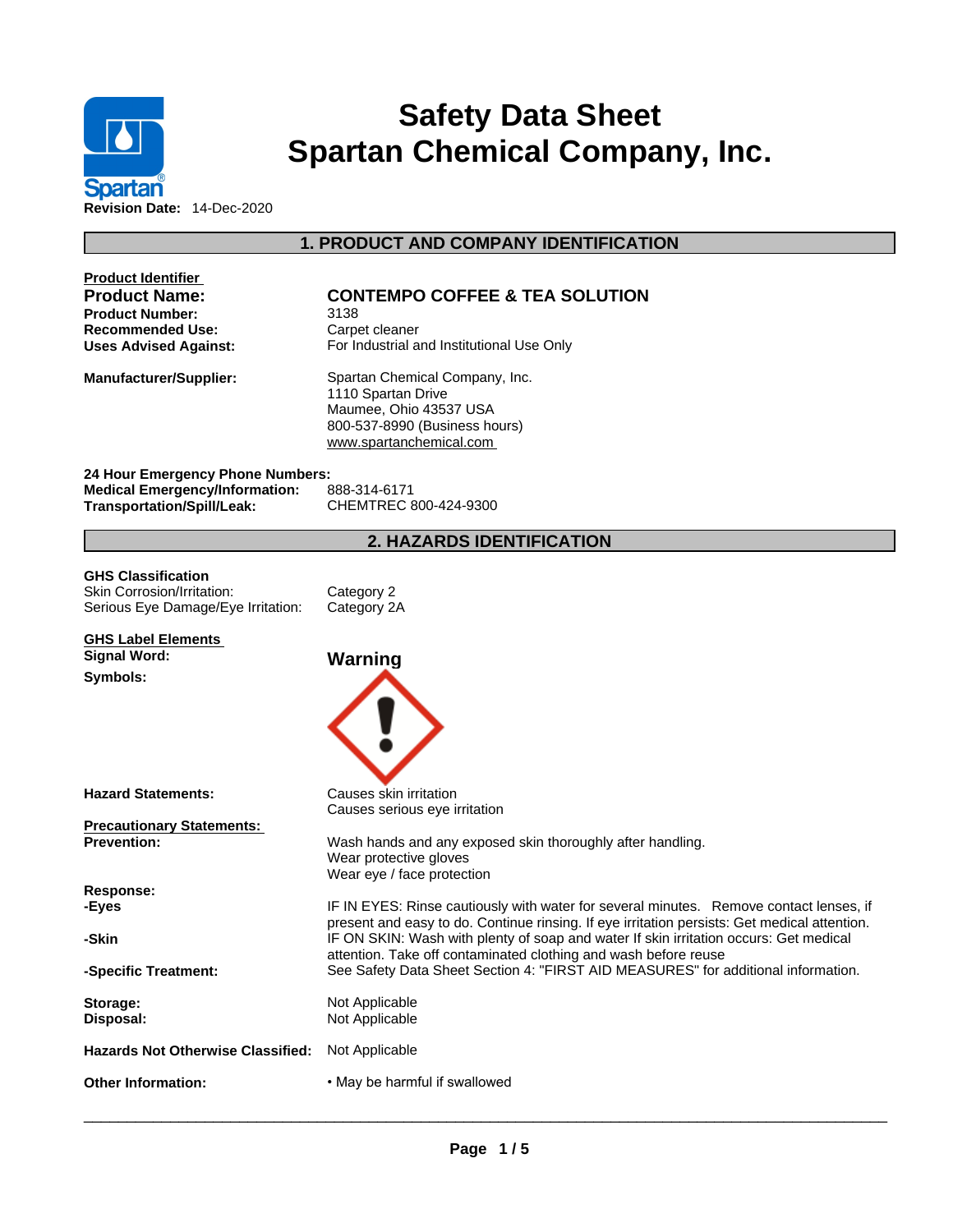• Inhalation of vapors or mist may cause respiratory irritation.

• Keep out of reach of children

### **3. COMPOSITION / INFORMATION ON INGREDIENTS**

| <b>Chemical Name</b>                              | <b>CAS No</b> | Weight-%  |
|---------------------------------------------------|---------------|-----------|
| Water                                             | 7732-18-5     | 60-100    |
| Citric Acid                                       | 77-92-9       | $7 - 13$  |
| Propylene Glycol                                  | $57 - 55 - 6$ | $0.1 - 1$ |
| Oxalic Acid                                       | 144-62-7      | $0.1 - 1$ |
| C9-11 Pareth-6                                    | 68439-46-3    | $0.1 - 1$ |
| Methylchloroisothiazolinone/Methylisothiazolinone | 55965-84-9    | <∪. ີ     |

Specific chemical identity and/or exact percentage of composition has been withheld as a trade secret.

|                                                                         | <b>4. FIRST AID MEASURES</b>                                                                                                                                                   |
|-------------------------------------------------------------------------|--------------------------------------------------------------------------------------------------------------------------------------------------------------------------------|
|                                                                         |                                                                                                                                                                                |
| -Eye Contact:                                                           | Rinse cautiously with water for at least 15 minutes. Remove contact lenses, if present and<br>easy to do. Continue rinsing. If eye irritation persists: Get medical attention. |
| -Skin Contact:                                                          | Wash with plenty of soap and water. Take off contaminated clothing and wash before<br>reuse. If skin irritation occurs: Get medical attention.                                 |
| -Inhalation:                                                            | Remove victim to fresh air and keep at rest in a position comfortable for breathing. Call a<br>poison control center or physician if you feel unwell.                          |
| -Ingestion:                                                             | Rinse mouth. Do NOT induce vomiting. Never give anything by mouth to an unconscious<br>person. Get medical attention if you feel unwell.                                       |
| <b>Note to Physicians:</b>                                              | Treat symptomatically.                                                                                                                                                         |
|                                                                         | <b>5. FIRE-FIGHTING MEASURES</b>                                                                                                                                               |
|                                                                         |                                                                                                                                                                                |
| <b>Suitable Extinguishing Media:</b>                                    | Product does not support combustion, Use extinguishing agent suitable for type of<br>surrounding fire                                                                          |
| <b>Specific Hazards Arising from the</b><br><b>Chemical:</b>            | Dried product is capable of burning. Combustion products are toxic.                                                                                                            |
| <b>Hazardous Combustion Products:</b>                                   | May include Carbon monoxide Carbon dioxide and other toxic gases or vapors.                                                                                                    |
| <b>Protective Equipment and</b><br><b>Precautions for Firefighters:</b> | Wear MSHA/NIOSH approved self-contained breathing apparatus (SCBA) and full<br>protective gear. Cool fire-exposed containers with water spray.                                 |
|                                                                         |                                                                                                                                                                                |

|                                   | <b>6. ACCIDENTAL RELEASE MEASURES</b>                                                                                                                                 |
|-----------------------------------|-----------------------------------------------------------------------------------------------------------------------------------------------------------------------|
| <b>Personal Precautions:</b>      | Use personal protective equipment as required. Avoid contact with eyes and skin. Evacuate<br>personnel to safe areas. Keep people away from and upwind of spill/leak. |
| <b>Environmental Precautions:</b> | Do not rinse spill onto the ground, into storm sewers or bodies of water.                                                                                             |
| <b>Methods for Clean-Up:</b>      | Prevent further leakage or spillage if safe to do so. Contain and collect spillage with                                                                               |
|                                   | non-combustible absorbent material, (e.g. sand, earth, diatomaceous earth, vermiculite)                                                                               |
|                                   | and place in container for disposal according to local / national regulations (see Section 13).                                                                       |

### **7. HANDLING AND STORAGE**

| <b>Advice on Safe Handling:</b> | Handle in accordance with good industrial hygiene and safety practice. Wash thoroughly<br>after handling.                          |
|---------------------------------|------------------------------------------------------------------------------------------------------------------------------------|
| <b>Storage Conditions:</b>      | Keep containers tightly closed in a dry, cool and well-ventilated place. Keep out of the reach<br>of children. Keep from freezing. |
| Incompatible Materials:         | Sodium hypochlorite (or other hypochlorites).                                                                                      |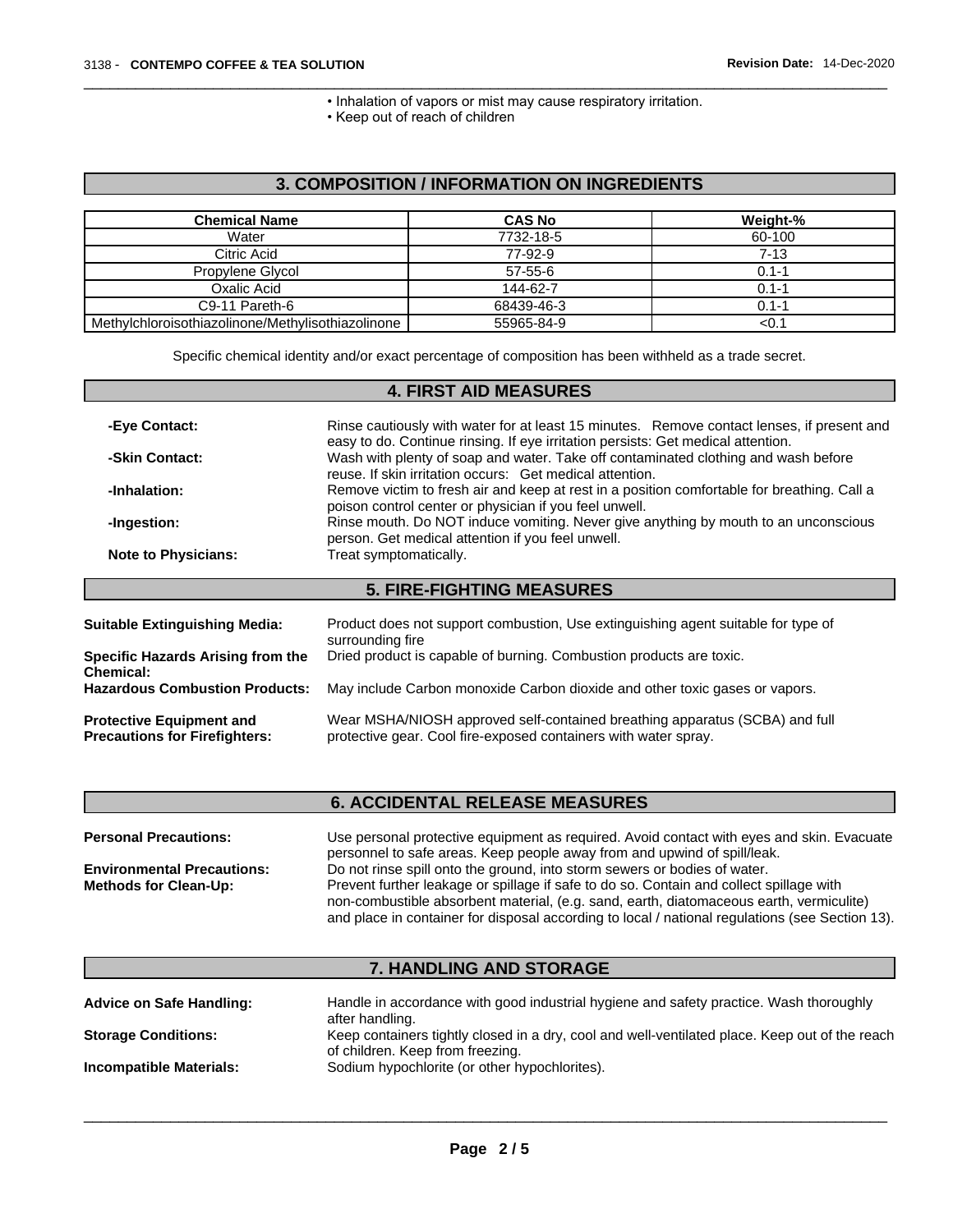**Suggested Shelf Life:** Minimum of 2 years from date of manufacture.

#### **8. EXPOSURE CONTROLS / PERSONAL PROTECTION**

#### **Occupational Exposure Limits:**

| <b>Chemical Name</b>                   | <b>ACGIH TLV</b>                                | <b>OSHA PEL</b>                                                                         | <b>NIOSH</b>                |  |  |  |
|----------------------------------------|-------------------------------------------------|-----------------------------------------------------------------------------------------|-----------------------------|--|--|--|
| Oxalic Acid                            | STEL: $2 \text{ mq/m}^3$                        | TWA: 1 $mg/m3$                                                                          | IDLH: 500 mg/m <sup>3</sup> |  |  |  |
| 144-62-7                               | TWA: 1 mg/m <sup>3</sup>                        | (vacated) TWA: 1 mg/m <sup>3</sup>                                                      | TWA: 1 $mq/m3$              |  |  |  |
|                                        |                                                 | (vacated) STEL: 2 mg/m <sup>3</sup>                                                     | STEL: 2 mg/m <sup>3</sup>   |  |  |  |
| <b>Engineering Controls:</b>           | Provide good general ventilation.               |                                                                                         |                             |  |  |  |
|                                        |                                                 | If work practices generate dust, fumes, gas, vapors or mists which expose workers to    |                             |  |  |  |
|                                        |                                                 | chemicals above the occupational exposure limits, local exhaust ventilation or other    |                             |  |  |  |
|                                        | engineering controls should be considered.      |                                                                                         |                             |  |  |  |
| <b>Personal Protective Equipment</b>   |                                                 |                                                                                         |                             |  |  |  |
| <b>Eye/Face Protection:</b>            | Wear splash goggles.                            |                                                                                         |                             |  |  |  |
| <b>Skin and Body Protection:</b>       | Wear rubber or other chemical-resistant gloves. |                                                                                         |                             |  |  |  |
| <b>Respiratory Protection:</b>         | Not required with expected use.                 |                                                                                         |                             |  |  |  |
|                                        |                                                 | If occupational exposure limits are exceeded or respiratory irritation occurs, use of a |                             |  |  |  |
|                                        |                                                 | NIOSH/MSHA approved respirator suitable for the use-conditions and chemicals in Section |                             |  |  |  |
|                                        | 3 should be considered.                         |                                                                                         |                             |  |  |  |
| <b>General Hygiene Considerations:</b> |                                                 | Wash hands and any exposed skin thoroughly after handling.                              |                             |  |  |  |
|                                        | See 29 CFR 1910.132-138 for further guidance.   |                                                                                         |                             |  |  |  |
|                                        |                                                 |                                                                                         |                             |  |  |  |

#### **9. PHYSICAL AND CHEMICAL PROPERTIES**

| Appearance/Physical State:             | Liquid                          |
|----------------------------------------|---------------------------------|
| Color:                                 | No information available        |
| Odor:                                  | Slight                          |
| pH:                                    | $1.0 - 3.0$                     |
| <b>Melting Point / Freezing Point:</b> | lNo information available       |
| <b>Boiling Point / Boiling Range:</b>  | 100 °C / 212 °F                 |
| Flash Point:                           | 100 °C / > 212 °F ASTM D56      |
| <b>Evaporation Rate:</b>               | $< 1$ (Butyl acetate = 1)       |
| Flammability (solid, gas)              | No information available        |
| <b>Upper Flammability Limit:</b>       | No information available        |
| Lower Flammability Limit:              | No information available        |
| Vapor Pressure:                        | lNo information available       |
| Vapor Density:                         | No information available        |
| <b>Specific Gravity:</b>               | 1.01                            |
| Solubility(ies):                       | Soluble in water                |
| <b>Partition Coefficient:</b>          | No information available        |
| <b>Autoignition Temperature:</b>       | <b>No information available</b> |
| <b>Decomposition Temperature:</b>      | <b>No information available</b> |
| Viscosity:                             | No information available        |

### **10. STABILITY AND REACTIVITY**

| <b>Reactivity:</b>             | This material is considered to be non-reactive under normal conditions of use.                     |
|--------------------------------|----------------------------------------------------------------------------------------------------|
| <b>Chemical Stability:</b>     | Stable under normal conditions.                                                                    |
|                                | <b>Possibility of Hazardous Reactions:</b> Not expected to occur with normal handling and storage. |
| <b>Conditions to Avoid:</b>    | Extremes of temperature and direct sunlight.                                                       |
| Incompatible Materials:        | Sodium hypochlorite (or other hypochlorites).                                                      |
| <b>Hazardous Decomposition</b> | May include carbon monoxide, carbon dioxide (CO2) and other toxic gases or vapors.                 |
| <b>Products:</b>               |                                                                                                    |
|                                |                                                                                                    |

#### **11. TOXICOLOGICAL INFORMATION**

**Symptoms of Exposure:** 

**Likely Routes of Exposure:** Eyes, Skin, Ingestion, Inhalation.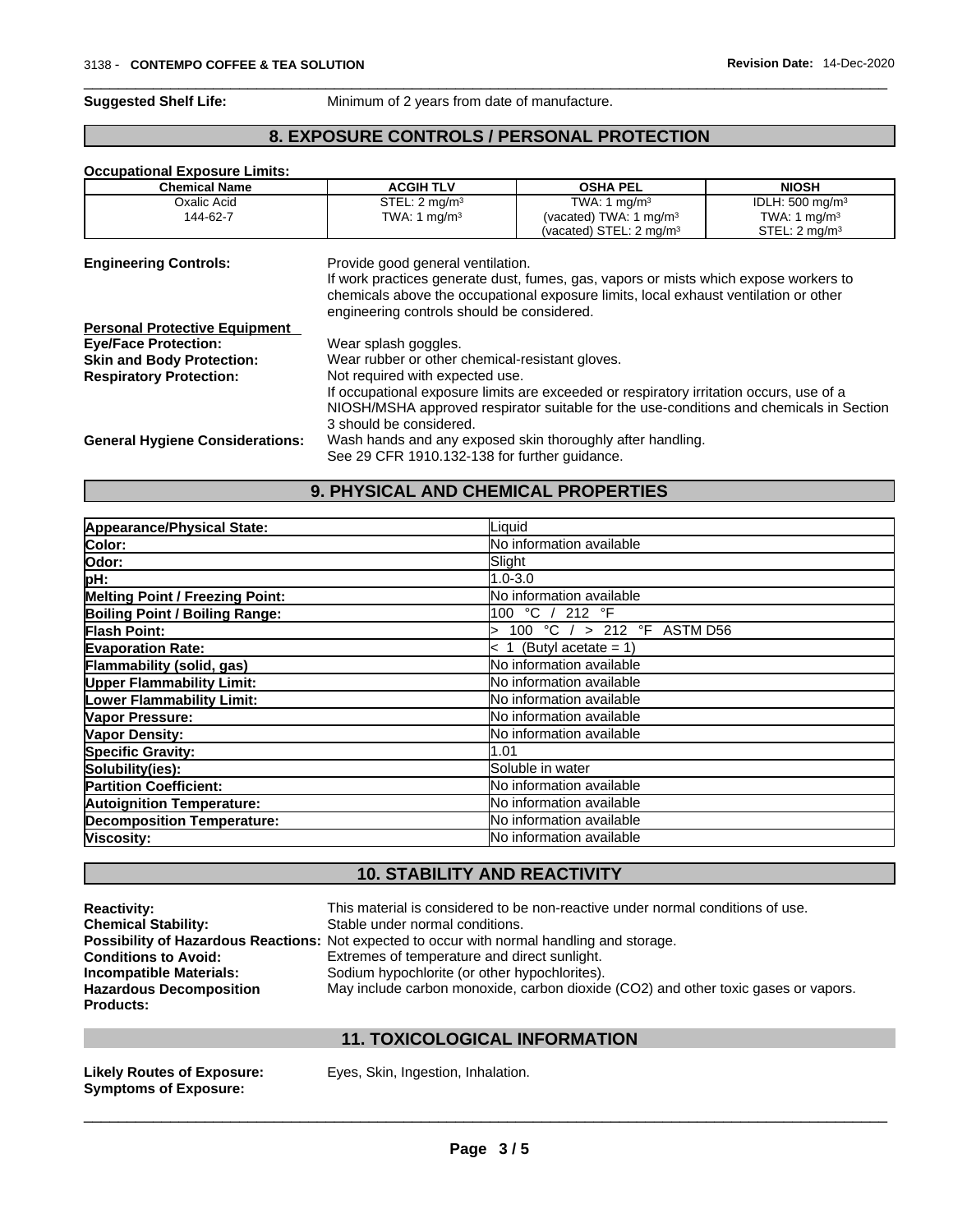| -Eye Contact:<br>-Skin Contact:       | Pain, redness, swelling of the conjunctiva and blurred vision.                           |
|---------------------------------------|------------------------------------------------------------------------------------------|
| -Inhalation:                          | Pain, redness and cracking of the skin.<br>Nasal discomfort and coughing.                |
| -Ingestion:                           | Pain, nausea, vomiting and diarrhea.                                                     |
| Immediate, Delayed, Chronic Effects   |                                                                                          |
| Product Information:                  | Data not available or insufficient for classification.                                   |
| Target Organ Effects:                 | -Eyes. kidney. Respiratory System. -Skin.                                                |
| <b>Numerical Measures of Toxicity</b> |                                                                                          |
|                                       | The following partie to visit restimates (ATE) are solowleted began as the OUO degreeset |

The following acute toxicity estimates (ATE) are calculated based on the GHS document.

ATEmix (oral): 29703 mg/kg

#### **Component Acute Toxicity Information**

| <b>Chemical Name</b>                | Oral LD50            | Dermal LD50              | <b>Inhalation LC50</b> |
|-------------------------------------|----------------------|--------------------------|------------------------|
| Water                               | $> 90$ mL/kg (Rat)   | Not Available            | Not Available          |
| 7732-18-5                           |                      |                          |                        |
| Citric Acid                         | $=$ 3 g/kg (Rat)     | Not Available            | Not Available          |
| 77-92-9                             |                      |                          |                        |
| Propylene Glycol                    | $= 20$ g/kg (Rat)    | $= 20800$ mg/kg (Rabbit) | Not Available          |
| $57 - 55 - 6$                       |                      |                          |                        |
| Oxalic Acid                         | $=$ 375 mg/kg (Rat)  | $= 20000$ mg/kg (Rat)    | Not Available          |
| 144-62-7                            |                      |                          |                        |
| C9-11 Pareth-6                      | $= 1400$ mg/kg (Rat) | Not Available            | Not Available          |
| 68439-46-3                          |                      |                          |                        |
| Methylchloroisothiazolinone/Methyli | $= 53$ mg/kg (Rat)   | Not Available            | Not Available          |
| sothiazolinone                      |                      |                          |                        |
| 55965-84-9                          |                      |                          |                        |

**Carcinogenicity:** No components present at 0.1% or greater arelisted as to being carcinogens by ACGIH, IARC, NTP or OSHA.

### **12. ECOLOGICAL INFORMATION**

**Ecotoxicity** 

| <b>Chemical Name</b>              | <b>Algae/Aquatic Plants</b>                                 | Fish                                                                                                                                                                                                              | <b>Toxicity to</b>    | <b>Crustacea</b>                                  |
|-----------------------------------|-------------------------------------------------------------|-------------------------------------------------------------------------------------------------------------------------------------------------------------------------------------------------------------------|-----------------------|---------------------------------------------------|
|                                   |                                                             |                                                                                                                                                                                                                   | <b>Microorganisms</b> |                                                   |
| Citric Acid<br>77-92-9            | Not Available                                               | 1516: 96 h Lepomis<br>macrochirus mg/L LC50                                                                                                                                                                       | Not Available         | Not Available                                     |
|                                   |                                                             | static                                                                                                                                                                                                            |                       |                                                   |
| Propylene Glycol<br>$57 - 55 - 6$ | 19000: 96 h<br>Pseudokirchneriella<br>subcapitata mg/L EC50 | 51600: 96 h Oncorhynchus<br>mykiss mg/L LC50 static 41 -<br>47: 96 h Oncorhynchus<br>mykiss mL/L LC50 static<br>51400: 96 h Pimephales<br>promelas mg/L LC50 static<br>710: 96 h Pimephales<br>promelas mg/L LC50 | Not Available         | 1000: 48 h Daphnia magna<br>mg/L EC50 Static      |
| Oxalic Acid<br>144-62-7           | Not Available                                               | Not Available                                                                                                                                                                                                     | Not Available         | 125 - 150: 48 h Daphnia<br>magna mg/L EC50 Static |

**Persistence and Degradability:** No information available.<br>**Bioaccumulation:** No information available. **Bioaccumulation:** 

**Other Adverse Effects:** No information available

#### **13. DISPOSAL CONSIDERATIONS**

**Disposal of Wastes:** Dispose of in accordance with federal, state and local regulations. **Contaminated Packaging:** Dispose of in accordance with federal, state and local regulations.

#### **14. TRANSPORT INFORMATION**